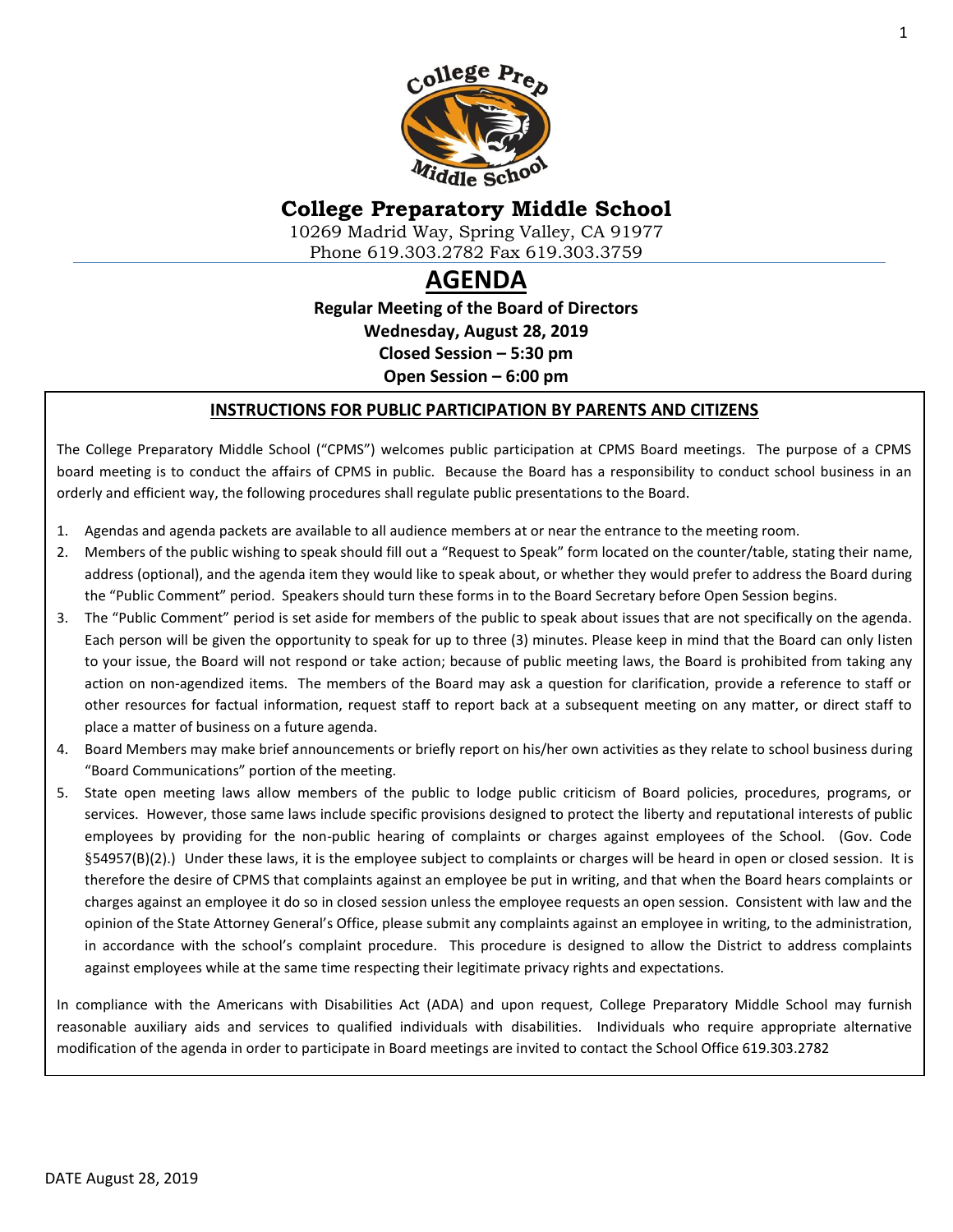## **I. PRELIMINARY**

## **A. Call to Order**

The meeting was called to order by President Meitchik at \_\_\_\_\_ p.m.

## **B. Roll Call**

|                | Present | Absent | Arrived Late | <b>Departed Early</b> |
|----------------|---------|--------|--------------|-----------------------|
| Corey Meitchik |         |        |              |                       |
| Alex Brizolis  |         |        |              |                       |
| Lisa Dietrich  |         |        |              |                       |
| Kathy Kinsella |         |        |              |                       |
| Garth Hebbler  |         |        |              |                       |

## **II. CLOSED SESSION (College Prep Conference Room)**

## **III. RECONVENE TO OPEN SESSION (Estimated start time 6:00 pm)**

Depending upon completion of Closed Session items, the Board intends to convene in Open Session at 6:00 pm to conduct the remainder of the meeting, reserving the right to return to Closed Session at any time.

## **A. Pledge of Allegiance**

## **B. Report on Potential Action from Closed Session**

#### **C. Approval of Previous Minutes**

Motion by: Seconded by: \_\_\_\_\_\_\_\_\_\_\_\_\_\_\_\_\_\_\_ Vote:

Yes/Aye No/Nay Abstain Corey Meitchik Alex Brizolis Lisa Dietrich Kathy Kinsella Garth Hebbler

## **D. Approval of Board Agenda**

| Motion by: $\_$ |  |
|-----------------|--|
| Seconded by:    |  |
| Vote:           |  |

|                | Yes/Aye | No/Nay | Abstain |
|----------------|---------|--------|---------|
| Corey Meitchik |         |        |         |
| Alex Brizolis  |         |        |         |
| Lisa Dietrich  |         |        |         |
| Kathy Kinsella |         |        |         |
| Garth Hebbler  |         |        |         |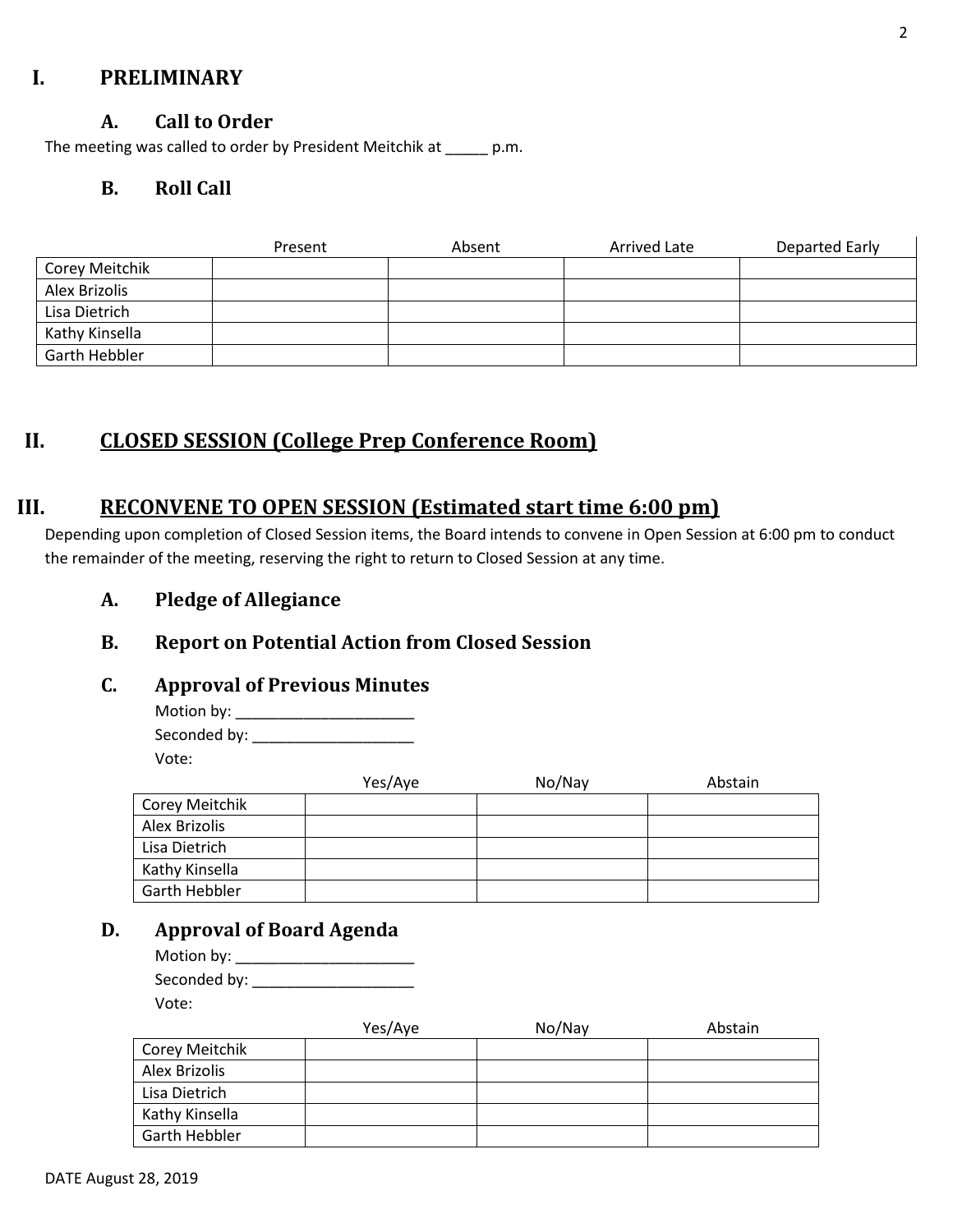## **IV. COMMUNICATIONS**

## **A. Public Comment Period**

Public comment on items not listed on the Agenda. Maximum time three (3) minutes.

#### **B. Board Communications/ Announcements**

Governing Board members make brief announcements or briefly report on his/her own activities as they may relate to school business.

## **C. Staff Reports**

1. Director's Report: Director will provide announcements and general report

## **V. INFORMATIONAL/ACTION ITEMS**

- **A. GENERAL FUNCTIONS – No items at this time**
- **B. PUPIL SERVICES- No items at this time**
- **C. PERSONNEL SERVICES- No items at this time**
- **D. FINANCIAL AND BUSINESS**
	- *1. Informational: Budget Update Presentation by Jim Weber, Charter Impact*

#### *2. Review and Approve final EPA Expenditures for 2018 - 2019*

Motion by: \_\_\_\_\_\_\_\_\_\_\_\_\_\_\_\_ Seconded by: \_\_\_\_\_\_\_\_\_\_\_\_\_\_

Vote:

|                | Yes/Aye | No/Nay | Abstain |
|----------------|---------|--------|---------|
| Corey Meitchik |         |        |         |
| Alex Brizolis  |         |        |         |
| Lisa Dietrich  |         |        |         |
| Kathy Kinsella |         |        |         |
| Garth Hebbler  |         |        |         |

*3. Review and Approve Unaudited Actuals 2018 - 2019*

| Motion by:   |  |
|--------------|--|
| Seconded by: |  |
| Vote:        |  |

|                | Yes/Aye | No/Nay | Abstain |
|----------------|---------|--------|---------|
| Corey Meitchik |         |        |         |
| Alex Brizolis  |         |        |         |
| Lisa Dietrich  |         |        |         |
| Kathy Kinsella |         |        |         |
| Garth Hebbler  |         |        |         |